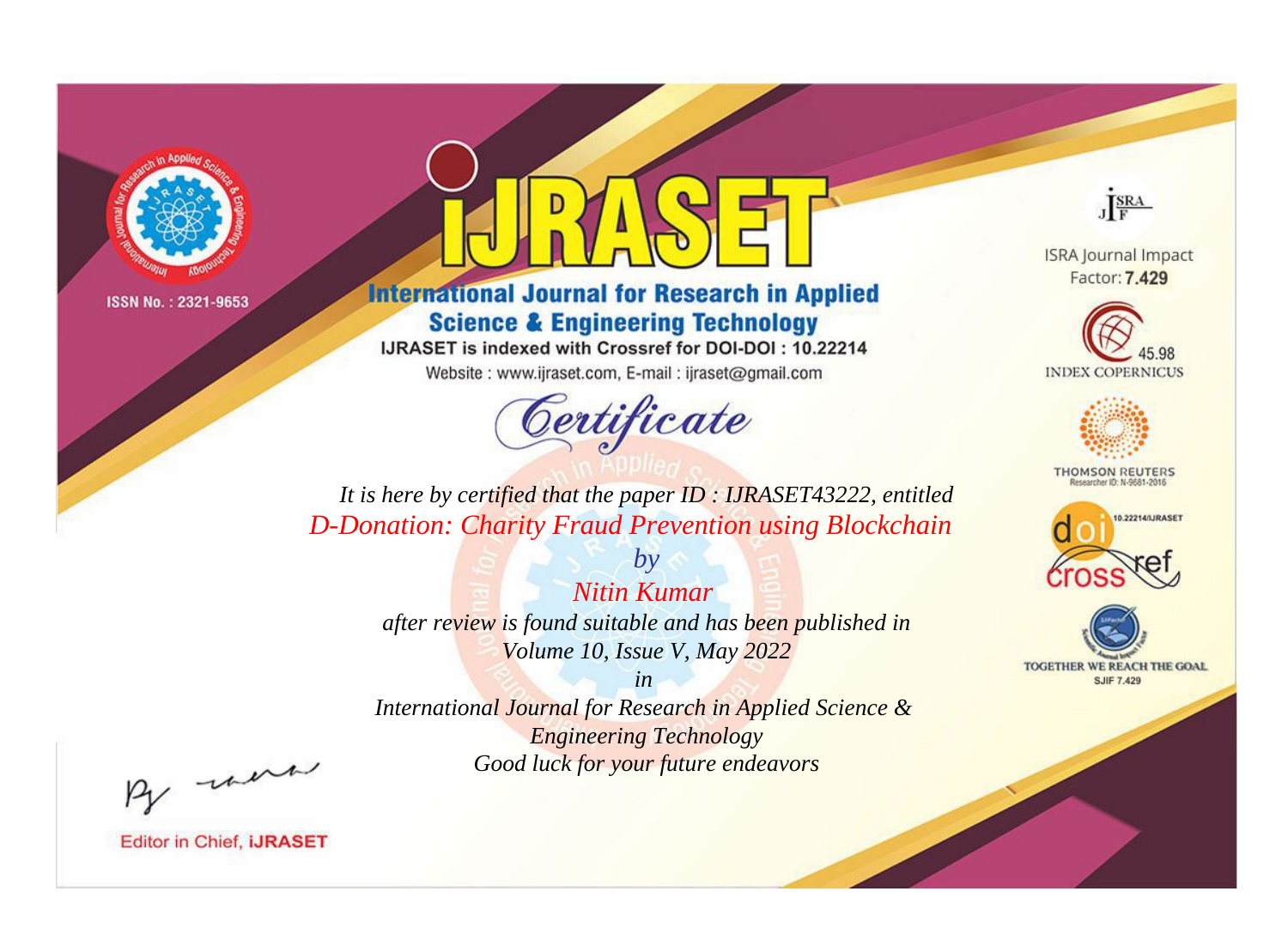

# **International Journal for Research in Applied Science & Engineering Technology**

IJRASET is indexed with Crossref for DOI-DOI: 10.22214

Website: www.ijraset.com, E-mail: ijraset@gmail.com



JERA

**ISRA Journal Impact** Factor: 7.429





**THOMSON REUTERS** 



TOGETHER WE REACH THE GOAL **SJIF 7.429** 

*It is here by certified that the paper ID : IJRASET43222, entitled D-Donation: Charity Fraud Prevention using Blockchain*

> *by Rahul Gusain after review is found suitable and has been published in Volume 10, Issue V, May 2022*

> > *in*

*International Journal for Research in Applied Science & Engineering Technology Good luck for your future endeavors*

By morn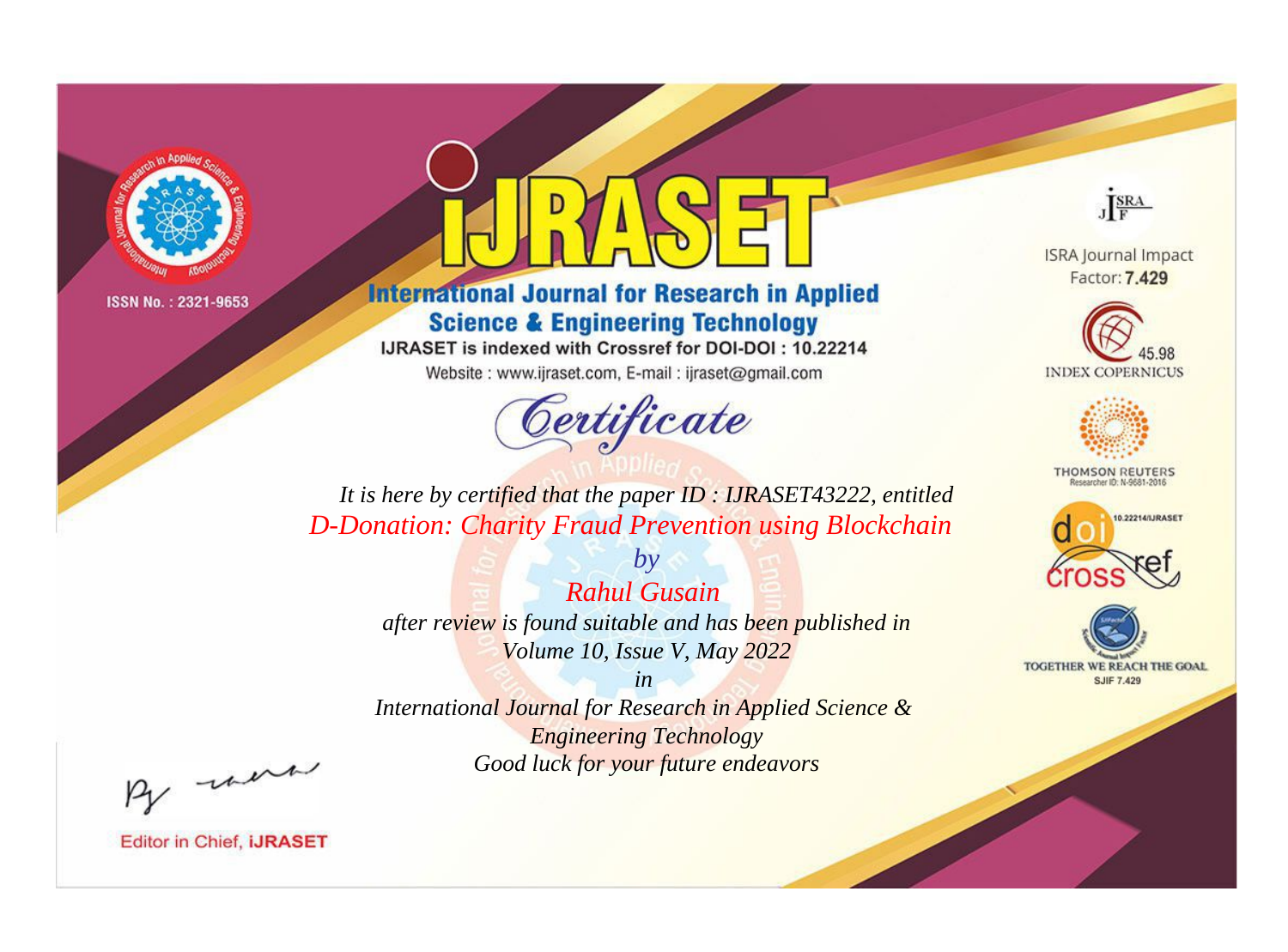

# **International Journal for Research in Applied Science & Engineering Technology**

IJRASET is indexed with Crossref for DOI-DOI: 10.22214

Website: www.ijraset.com, E-mail: ijraset@gmail.com



JERA

**ISRA Journal Impact** Factor: 7.429





**THOMSON REUTERS** 



TOGETHER WE REACH THE GOAL **SJIF 7.429** 

*It is here by certified that the paper ID : IJRASET43222, entitled D-Donation: Charity Fraud Prevention using Blockchain*

> *Shubham Kumar after review is found suitable and has been published in Volume 10, Issue V, May 2022*

*by*

*in* 

*International Journal for Research in Applied Science & Engineering Technology Good luck for your future endeavors*

By morn